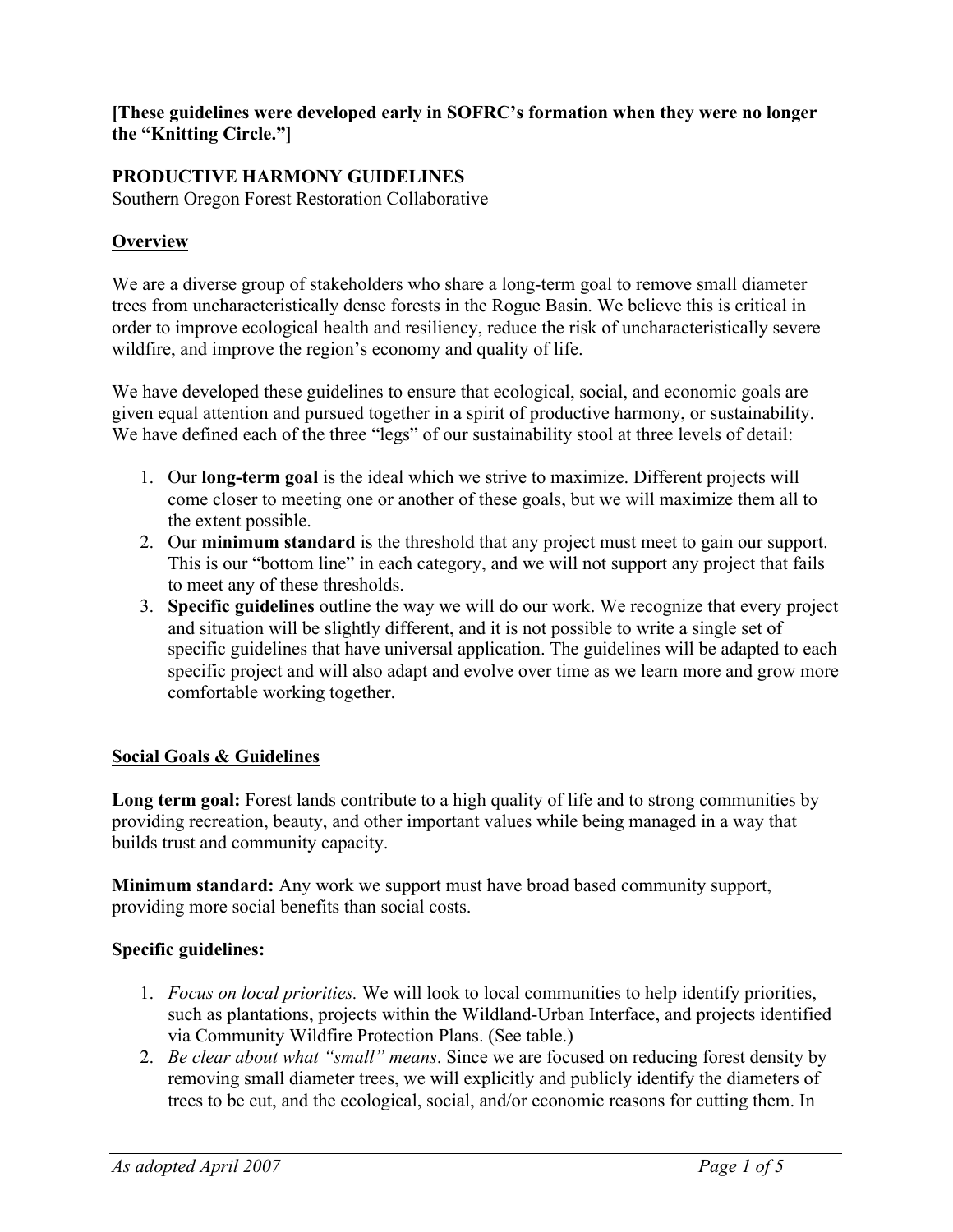general, we will avoid removal of trees over 20 inches dbh unless justified on ecological grounds (e.g. larger white firs encroaching due to fire exclusion.)

- 3. *Be open and transparent.* We will be inclusive, transparent, and welcoming to anyone who wants to work together toward our shared goals.
- 4. *Involve stakeholders early.* We will specifically seek to involve communities of interest, as well as local communities of place, as early and as fully as possible.
- 5. *Value all social benefit*s. Forest lands provide diverse benefits, including scenic beauty, outdoor recreation, and a cultural legacy. We will seek to understand, value, and protect these many different benefits.
- 6. *Build community capacity*. We will seek to increase and sustain community capacity to harvest and process small diameter timber in ways that provide social and economic benefits for people in the community.
- 7. *Engage residents.* We will engage residents via community processes which are respectful, inclusive, comfortable, culturally appropriate, and build trust.

## **Economic Goals & Guidelines**

**Long term goal:** Forest lands support a thriving small-diameter timber industry that provides high quality work in profitable local businesses and generates revenues for local governments.

**Minimum standard:** Any work we support must generate more revenue than expenses. Revenue includes subsidies as well as the market value of the products removed.

#### **Specific guidelines:**

- 1. *Begin with more economically viable projects*. We will tend to focus first on projects that have good existing access, and where markets can be identified for the material to be removed. (See table.)
- 2. *Capture all economic benefits.* The benefits from small diameter projects include both the market value of the products removed, and non-market benefits (e.g. reduced fire risk, improved habitat.) We will actively work to establish the economic value of non-market benefits and develop strategies that pay for them.
- 3. *Seek maximum economic value-added.* We will strive to have small diameter material put to the economic use that adds the greatest economic value and generates the greatest level of local economic activity. (e.g. a two-by-four has more social and economic value than a log that is chipped for market because it adds more jobs and income; likewise, wood used in furniture manufacturing has more value than a two-by-four.)
- 4. *Catalyze economic activity.* We will strive to play a catalytic role in fostering the development of new economic ventures that utilize small diameter material and engage local workers, contractors, and entrepreneurs.
- 5. *Support business development.* We will design projects to support business development (e.g. via long-term contracts.)
- 6. *Spread opportunity*. We will strive to develop projects that spread economic opportunities to diverse organizations, businesses, and families.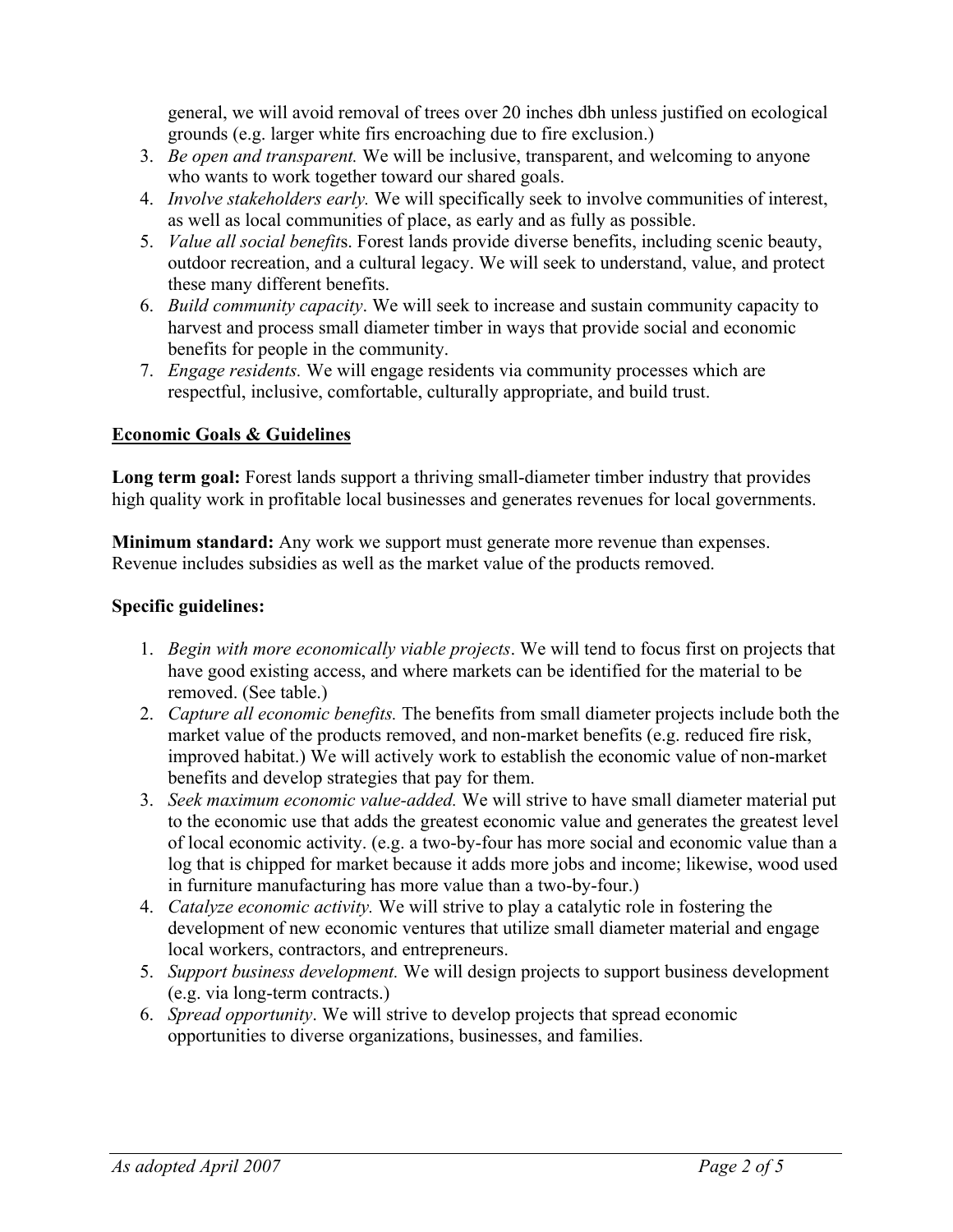## **Ecological Goals & Guidelines**

Long term goal: Forest lands are restored and protected as healthy, resilient ecosystems with high ecological integrity.

**Minimum standard:** Any work we support must result in a significant net improvement in ecological health and resiliency.

# **Specific guidelines1:**

- *1. Focus on the most altered systems*. The priorities for active restoration include plantations, dry forests with historically low -severity fire regimes, and mixed-severity regimes that currently support a disproportionate number of small diameter trees and uncharacteristically high probability of crown fire. (See table)
- *2. Seek adaptive improvement*. Reduce uncertainty of forest integrity and restoration by employing an adaptive approach based in monitoring, research, and scientific review.
- *3. Build ecological integrity and resiliency.* The objective of forest restoration is ecological integrity and resiliency by restoring within the natural range of variability the functions, processes, structure complexity, and the composition of species and their interactive networks. Projects we support to remove small diameter material will not achieve this objective by themselves but should serve to support it.
- *4. Solve for the context of place*. A spatially explicit prioritization that reflects conditions across multiple scales of watershed, landscape, and region over time is needed. This prioritization should analyze root causes of degradation such that specific restoration tools can be matched with those causes.
- *5. Integrate conservation in restoration*. Prioritize and strategically integrate treatment and non-treatment areas, each with site specific prescriptions-- fostering regional and landscape heterogeneity and habitat connectivity, to preserve rare landscape elements, sensitive communities, old growth communities, critical terrestrial and aquatic habitats and associated species. Protect large contiguous or connected habitat while recognizing that some protected areas may require active (or passive) management.
- *6. Use ecological references*. Guide restoration treatments through use of specific ecological references for composition and structure based in Plant Association Group and historic fire regime accounts.
- *7. Apply "fire-safe" treatments*. Consider mechanical thinning and prescribed fire, but in all cases apply fire-safe principles; reduce surface fuels, possibly raking fuel away from leave trees, increase height to live crown, decrease crown density, thin and remove excess trees, etc.
- *8. Retain large and complex woody biomass*. Integrate fire and structure by retaining the most fire-resistant, large live trees, particularly trees that pre-date Euro-American settlement, large snags and down logs, and retain the structural complexity of tree clusters while also retaining a component of younger trees for recruitment. This will generally mean avoiding removal of trees over 20 inches dbh unless justified on ecological grounds (e.g. larger white firs encroaching due to fire exclusion.)
- *9. Restore understory composition and structure*. Reestablish healthy native forest understory, managing both composition and structure proactively.

 $1$  Literature review and citations available from the Collaborative upon request.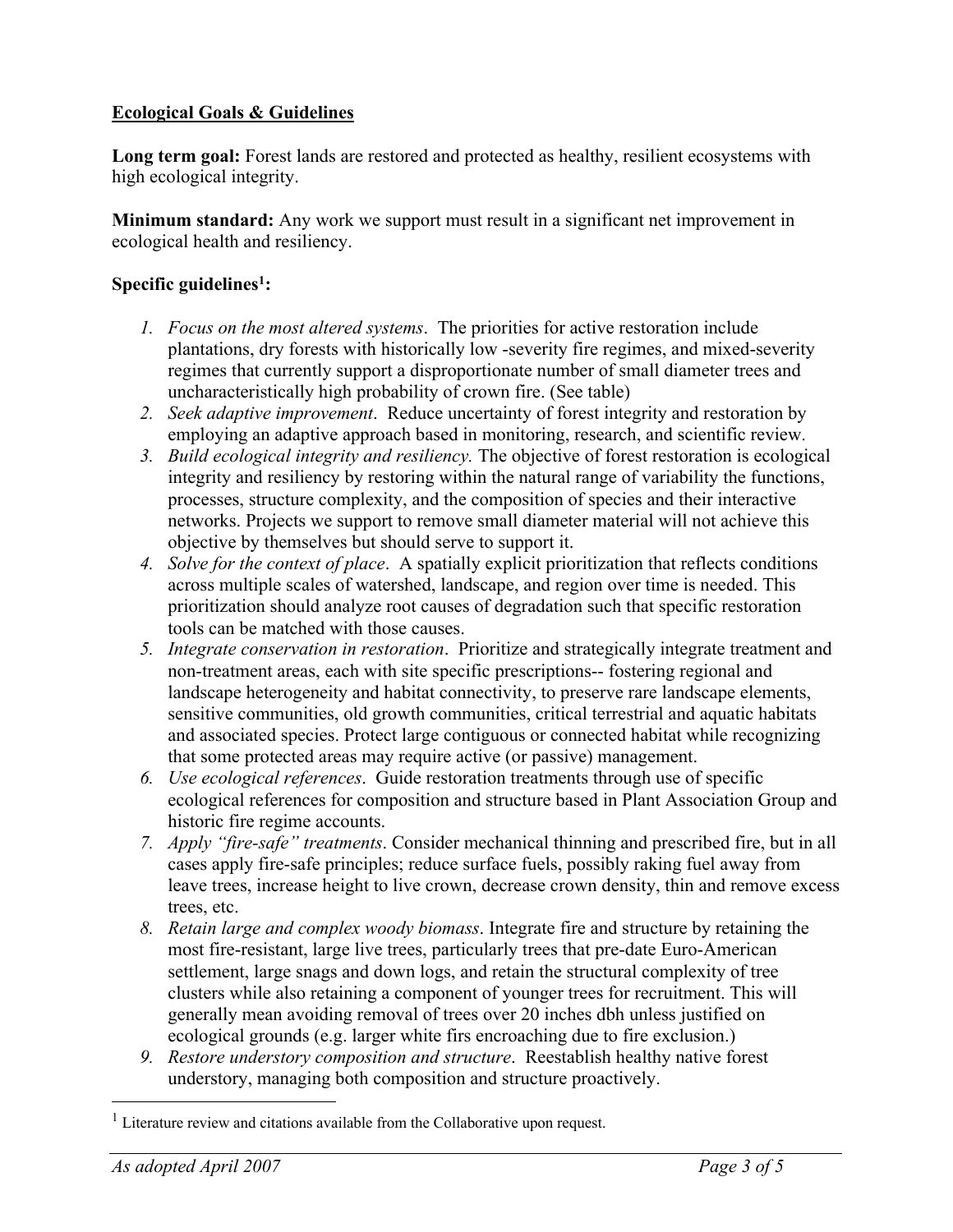*10. Use minimum tool necessary.* Minimize negative impacts of restoration and consider a staged approach. Elevate the priority of treatments in roaded areas and avoid construction of new roads; protect and maintain watershed and soil integrity. Remove ecological stressors where feasible as part of project design. Act conservatively in removing biomass materials to maintain soil productivity.

# **Opportunity Table**

These guidelines also provide a structure for prioritizing where we work and what kinds of projects we will support, based on ecological, economic, and social opportunities. For example, our ecological priority might be even-aged "plantations," whereas economic opportunities might be greater in areas with good roads and our social priorities could include areas near communities. Our challenge in choosing and designing projects, and working through the necessary details, will be to identify areas where these multiple priorities overlap. The table below shows these issues graphically.